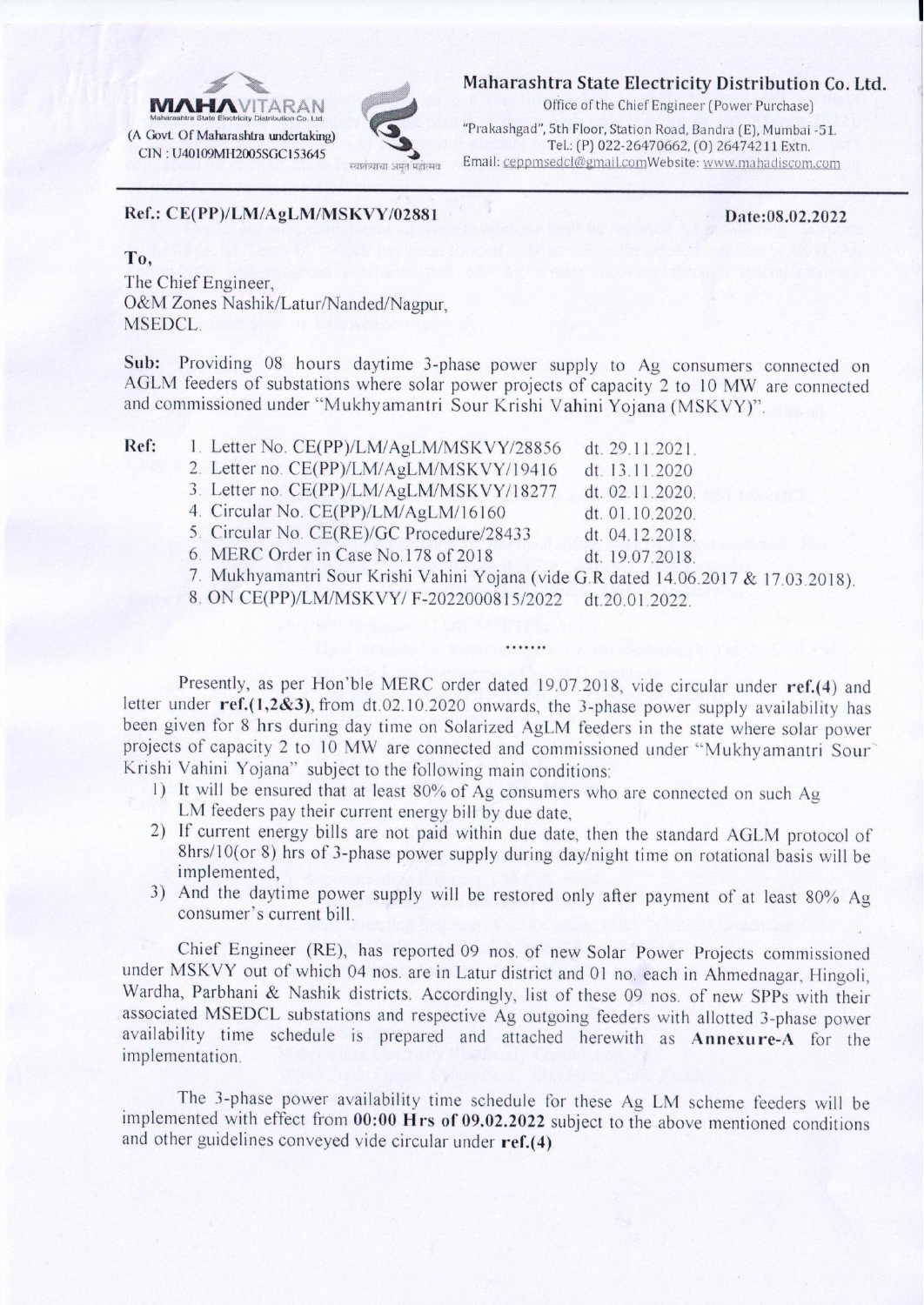The day time power supply as per the time schedule shall be provided to these decentralized solar Ag feeders for the period of one month only (i.e. up to  $10^{th}$  March-2022). within which, minimum 80% of current bill amount must be recovered from the Ag consumers connected on each of these feeders failing which day time power supply shall be discontinued on such defaulter solarized Ag feeders.

The feeder wise compliance of these conditions shall be reported for monitoring purpose to the "Special Team-B" which has been formed at head office for implementation of Govt. Ag Policy-2020 and assigned exclusive task of "Ag arrears recovery through special recovery scheme".

The instructions shall be followed scrupulously.

Encl. As above.

**Chief Engineer (Power Purchase)** 

Copy s.w.rs. to:

- 1) Hon. C.M.D., MSEDCL, Mumbai.
- 2) Director (Commercial/Operations/ Finance/ Project/ V&S) MSEDCL, Mumbai.
- 3) Joint Managing Director, Regional office, MSEDCL, Aurangabad/Kokan
- 4) Regional Directors, Regional office, MSEDCL, Nagpur/Pune.
- 5) Executive Director (Dist-II/III/IV)/B&R, MSEDCL, Mumbai.
- Copy f.w.cs. to:
- 1) Chief Engineer, SLDC, MSETCL, Airoli. -- He is requested to incorporate Daily Load shedding Data in the DSR and
	- report to Load Management Cell, H.O. regularly.
- 2) Chief Engineer, Team (B)/Team (C), Ag Policy, MSEDCL. -- for information and necessary action please.
- 3) All Chief Engineers in H.O., Mumbai.
- 4) Chief Engineer (B&R), MSEDCL, Mumbai.
- 5) Chief Engineer (RE), MSEDCL, Mumbai

Copy to:

- 1) O.S.D to C.M.D, MSEDCL, Mumbai
- 2) Superintending Engineer, TRC, HO, Mumbai.
- 3) Superintending Engineer, LM Cell, Airoli. -- for information and necessary action.
- 4) Superintending Engineers O&M Circles, Latur/ Nashik/Ahmednagar / Wardha/ Parbhani/ Hingoli. Nanded / Latur, MSEDCL.
- 5) Superintending Engineer (LD), MSETCL, Ambazari, Nagpur

Copy s.w.rs. to:

Hon'ble Secretary, Maharashtra Electricity Regulatory Commission, World Trade Centre, Centre No.1, 13th Floor, Cuffe Parade, Mumbai - 400 005.